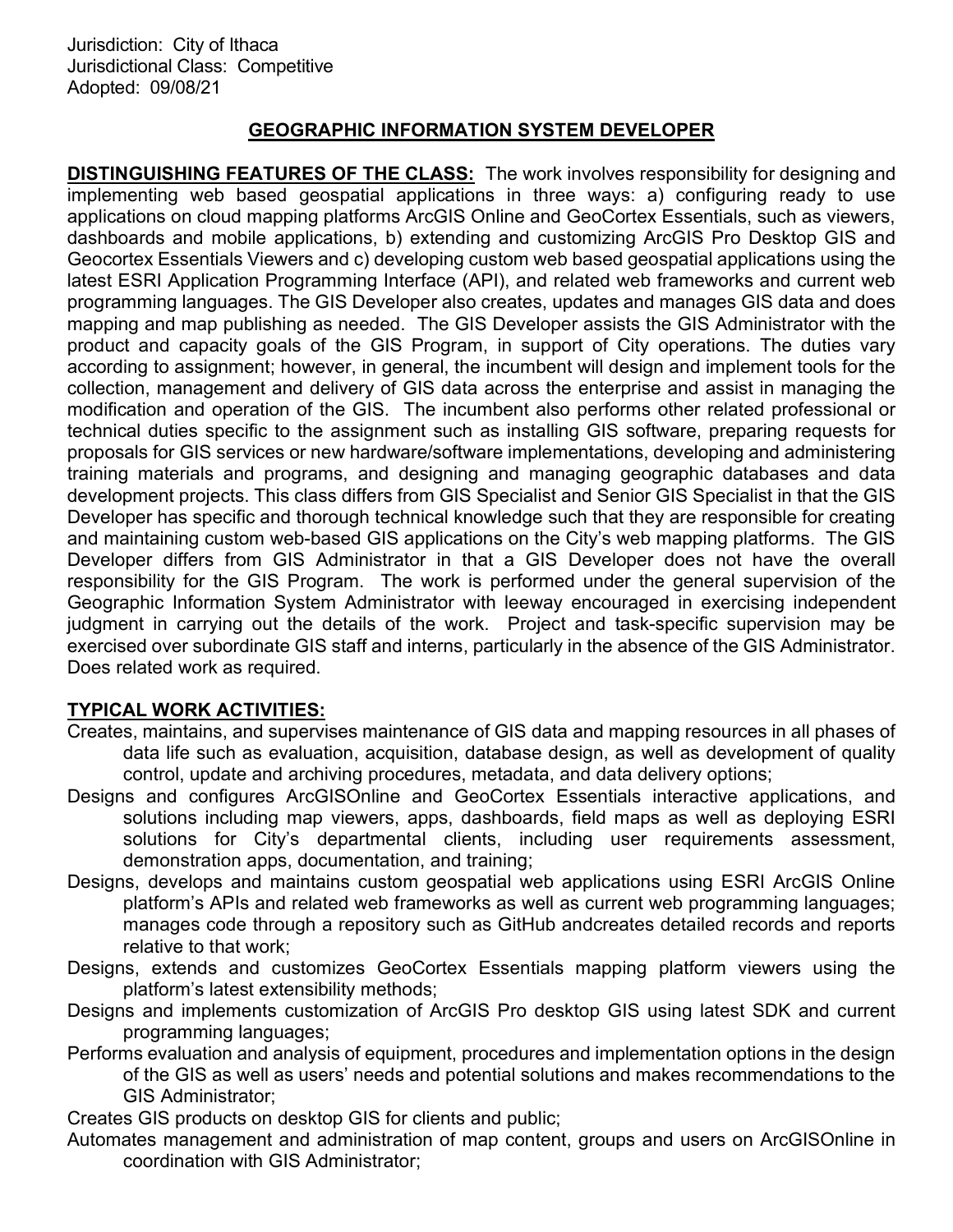## Geographic Information System Developer Page 2

## TYPICAL WORK ACTIVITIES – continued:

Integrates relational databases and applications within and throughout the departments of the City; Coordinates and collaborates with multiple staff and departments as well as GIS team to provide excellence in products and service.

## FULL PERFORMANCE KNOWLEDGES, SKILLS, ABILITIES, PERSONAL CHARACTERISTICS:

Thorough knowledge of web application development methods and practices including requirements gathering, version control, testing and debugging, as well as design principles; thorough knowledge of the concepts, practices and techniques related to developing, and maintaining GIS data for analysis, mapping, and publishing using ESRI's GIS suite of software; good knowledge of maintaining and using content on a cloud web server; working knowledge of the practices and techniques related to maintaining, testing and configuring computer hardware, software and peripheral equipment as related to GIS; good knowledge of using desktop and mobile GIS; demonstrated proficiency in creating custom web based GIS applications utilizing the ESRI platform, or extending Geocortex Essentials platform through custom workflows; ability to perform close, detail work involving considerable visual effort, concentration and analytical reasoning; ability to plan and manage projects and interact effectively with team, clients and users of applications; ability to utilize and customize common office software programs including word processing, spreadsheets and databases; ability to communicate effectively both orally and in writing; ability to analyze and organize data and prepare records and reports; ability to establish and maintain effective working relationships with others; ability to effectively work with and serve a diverse local community; physical condition commensurate with the demands of the position.

#### MINIMUM QUALIFICATIONS: Either:

- A. Graduation from a regionally accredited college or university or one accredited by the New York State Board of Regents to grant degrees with a Bachelor's degree in spatial information technology, information technology, geography, planning, engineering, environmental science or a closely related field with similar course curriculum and three (3) years of full-time paid GIS experience, or its part-time paid and/or volunteer equivalent, at least two (2) years of which must have involved creating custom web based GIS applications using ESRI's API for JavaScript and JavaScript frameworks (such as Vue, Angular or ReACT), HTML and CSS, and managing code through a repository such as GitHub; or
- B. Graduation from a regionally accredited college or university or one accredited by the New York State Board of Regents to grant degrees with an Associate's degree in GIS or a closely related field with similar course curriculum and possession of a geographic information systems professional (GISP) certificate from the GIS Certification Institute (GISCI) and three (3) years of full-time paid GIS experience, or its part-time paid and/or volunteer equivalent, at least two (2) years of which must have involved creating custom web based GIS applications using ESRI's API for JavaScript and JavaScript frameworks (such as Vue, Angular or ReACT), HTML and CSS, and managing code through a repository such as GitHub; or
- C. Graduation from high school or possession of a high school equivalency diploma and successful completion of a spatial technology program leading to a certificate and possession of a certified geographic information systems professional (GISP) certificate from the GIS Certification Institute (GISCI) and three (3) years of full-time paid GIS experience, or its part-time paid and/or volunteer equivalent, at least two (2) years of which must have involved creating custom web based GIS applications using ESRI's API for JavaScript and JavaScript frameworks (such as Vue, Angular or ReACT), HTML and CSS, and managing code through a repository such as GitHub; or